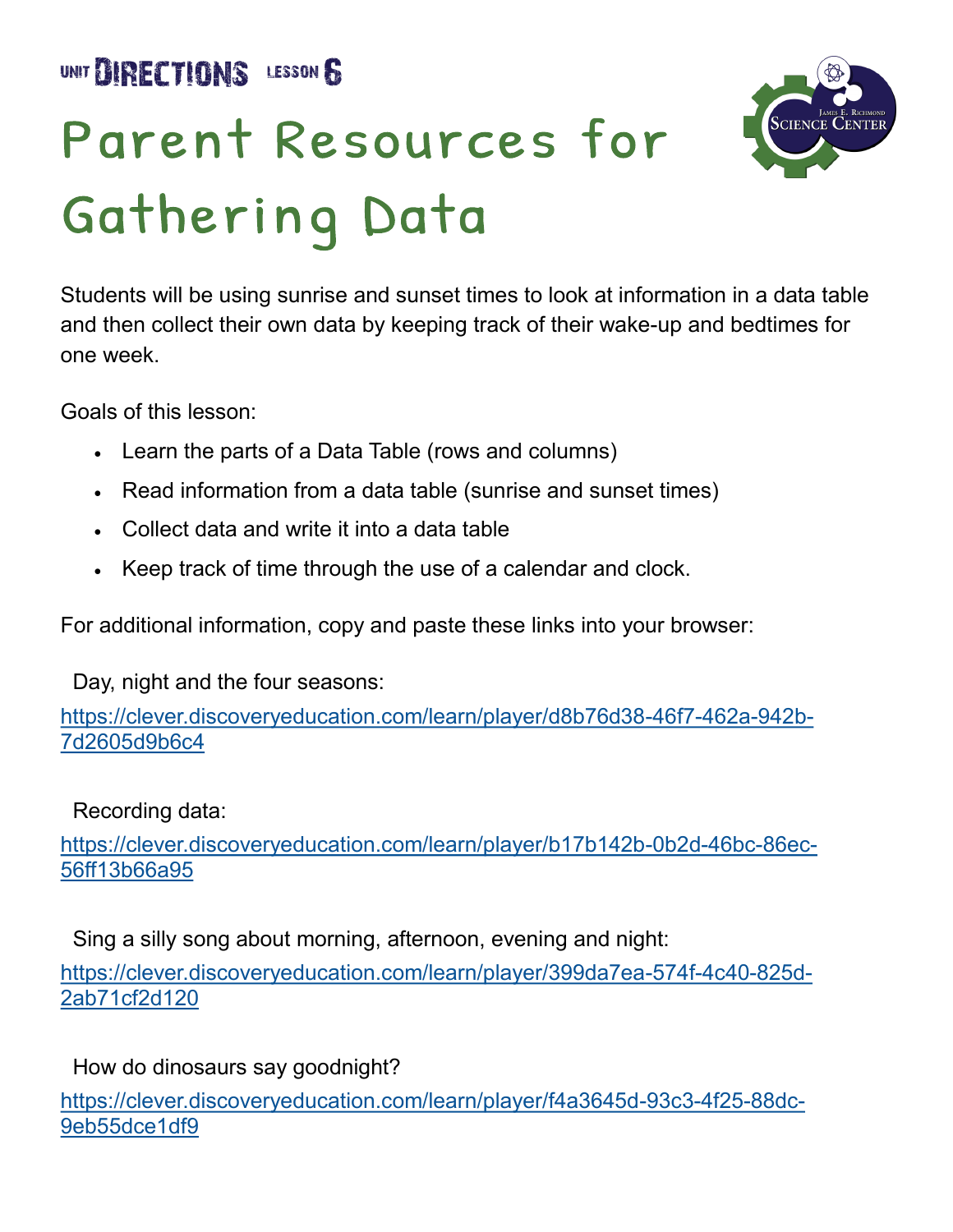

## Daytime and Nighttime

Have you noticed that in the Springtime it's light outside longer and longer every day? As we move closer to the first day of Summer (which is June 20, 2020), the hours of daylight keep getting longer and longer. They say that the first day of Summer is the longest day of the year. That's silly! Every day is 24 hours, but on the first day of Summer we have the most hours of daylight.

## Scientists use a Data Table to keep track of information.

Data Tables have ROWS that go across and COLUMNS that go up and down. Remember it this way:

If you ROW a boat, you will go across a lake.



**COLUMNS** go up and down.

| DATA TABLE SHOWING THE AMOUNT OF DAYLIGHT<br>ON THE FIRST DAY OF SUMMER AND WINTER |                                       |                                             |                                       |  |  |  |
|------------------------------------------------------------------------------------|---------------------------------------|---------------------------------------------|---------------------------------------|--|--|--|
| <b>YEAR: 2020</b>                                                                  | <b>SUNRISE TIME</b><br>IN THE MORNING | <b>SUNSET TIME</b><br><b>IN THE EVENING</b> | <b>HOURS + MINUTES</b><br>OF SUNLIGHT |  |  |  |
| <b>FIRST DAY</b><br><b>OF SUMMER</b>                                               | 5:43 AM                               | 8:35 PM                                     | <b>14 HOURS</b><br>+52 MINUTES        |  |  |  |
| <b>FIRST DAY</b><br><b>OF WINTER</b>                                               | 7:22 AM                               | 4:49 PM                                     | 9 HOURS<br>+28 MINUTES                |  |  |  |

Look across the first row of the data table. It shows the sunrise time, the sunset time, and the hours and minutes of daylight on the first day of Summer. Wow! There will be almost 15 hours of sunlight on June 20, 2020.

Now look across the second row of the data table. It shows the times for sunrise and sunset on the first day of Winter. The Sun will set before 5 o'clock in the afternoon!